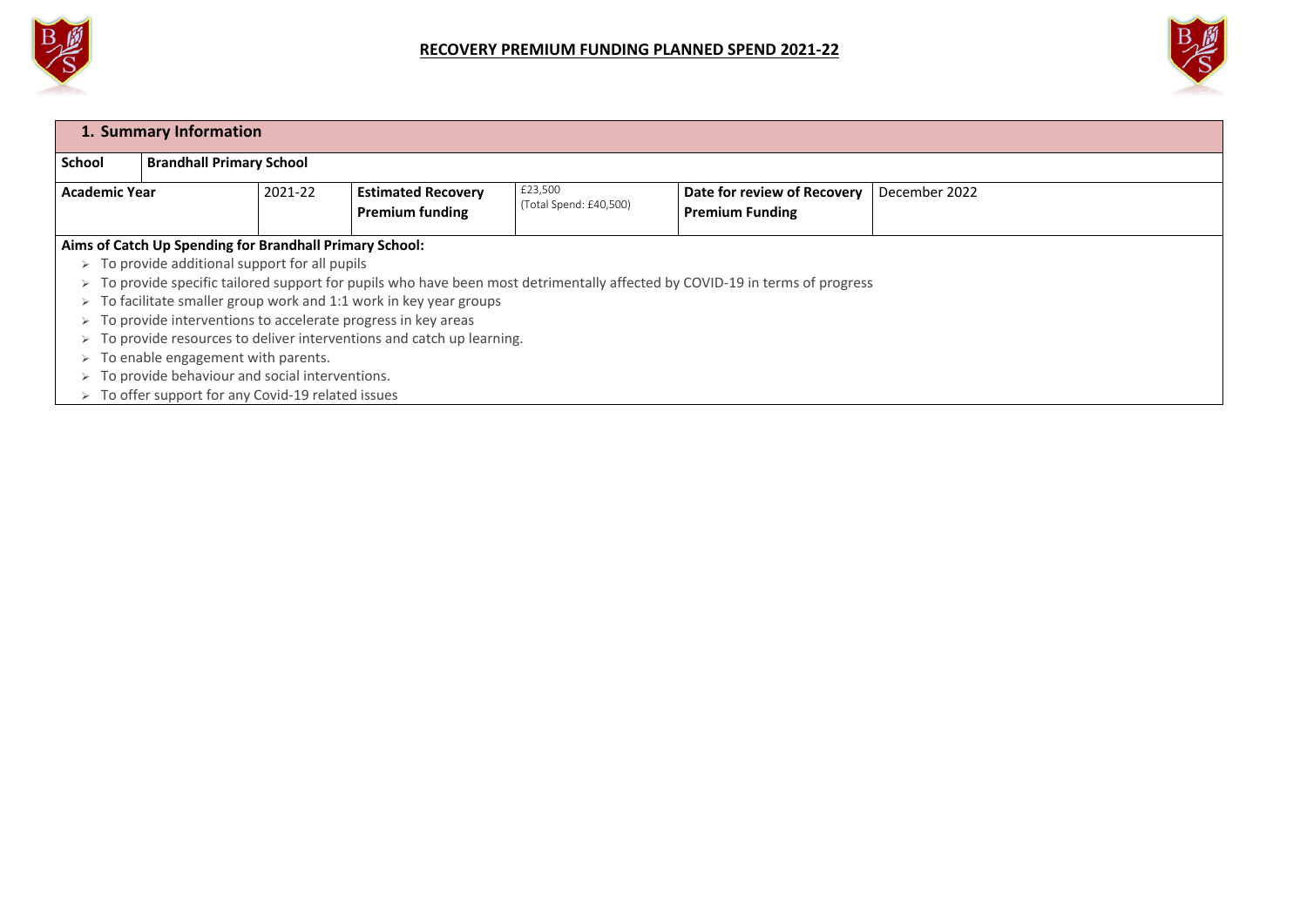

## **Breakdown of Planned Spend for Recovery premium Funding 2021-22**

| <b>Recovery premium</b><br><b>Planned Expenditure</b>                                                            | <b>Objective</b>                                                                                                                                                                                                                                                                                                                                                                                                                   | <b>Success criteria</b>                                                                                                                                                                                                                                                                                          | <b>Amount</b>                                                               |
|------------------------------------------------------------------------------------------------------------------|------------------------------------------------------------------------------------------------------------------------------------------------------------------------------------------------------------------------------------------------------------------------------------------------------------------------------------------------------------------------------------------------------------------------------------|------------------------------------------------------------------------------------------------------------------------------------------------------------------------------------------------------------------------------------------------------------------------------------------------------------------|-----------------------------------------------------------------------------|
| Purchase of additional<br>programmes to support<br>with catch up and learning<br>at home.                        | We already use Pupil Premium funding to support PP children using IT packages both<br>at home and in school. As a direct result of COVID-19 and the need to improve our IT<br>program offer, we have spent £4,500 on additional ICT programs which will support<br>learning at home and improve overall progress. These packages include Doodle Maths<br>and Wonde, which simplifies the process for parents and children at home. | Children make progress across the curriculum, learning at home<br>(revision and homework) is enabled and supported. Links made in<br>class and rewards in school to motivate pupils.                                                                                                                             | £4,500                                                                      |
| Additional LSP interventions<br>during Spring and Summer<br>Terms (20/21)                                        | We already use Pupil Premium funding to support PP children with tailored<br>interventions. Catch Up Funding will be used to support all children to make<br>accelerated progress following the impact of COVID-19 pandemic. We are using an<br>additional member of staff for 2 days per week to deliver specific catch up. Children<br>are receiving targeted support in the classroom alongside quality first teaching          | Pupils targeted for these LSP support will make accelerated<br>progress.<br>Pupils targeted will benefit socially and in terms of their overall<br>development also.                                                                                                                                             | £7,884                                                                      |
| <b>Additional HLTA</b><br>interventions during Spring<br>and Summer Terms (20/21)                                | We already use Pupil Premium funding to support PP children with tailored<br>interventions. We are timetabling an experienced HLTA who usually provides cover for<br>teaching staff for 1 day per week to deliver specific catch up interventions.                                                                                                                                                                                 | Pupils targeted for these HLTA support will make accelerated<br>progress.<br>Pupils targeted will benefit socially and in terms of their overall<br>development also.                                                                                                                                            | £5,184                                                                      |
| Additional support sessions<br>provided by the WBA<br>Foundation - Autumn,<br>Spring and Summer Terms<br>(21/22) | The Albion Foundation coach who is experienced at delivering effective interventions<br>and has worked in school for four years will deliver additional sessions, including after<br>school sessions in order to support catch up for those pupils who will benefit most.<br>Sessions held during school and after school will be with small groups of children.                                                                   | Pupils targeted for these HLTA additional support will make<br>accelerated progress.<br>Pupils targeted will benefit socially and in terms of their overall<br>development also.                                                                                                                                 | £7,235.00                                                                   |
| Maths on the Move scheme<br>supplied RB Gym and Sport<br>- Autumn, Spring and<br>Summer Terms (21/22)            | RB Gym and Sport have delivered effective PE sessions for us in previous academic<br>years and we were very impressed with their Maths on the Move demonstration. RB<br>Gym and Sport will deliver sessions to all year groups throughout Spring and Summer<br>Terms. The sessions combine physical activity with learning about maths and can be<br>specifically tailored to each individual class.                               | Good progress made by all year groups following Maths on the<br>Move sessions. Support to make progress when back in class -<br>more motivated and hooks to hang learning on.<br>Maths on the Move will also promote health and well-being by<br>encouraging children to partake in physical activity. This will | £8,500<br>English on the move<br>£2500<br>Remainder of maths on<br>the move |